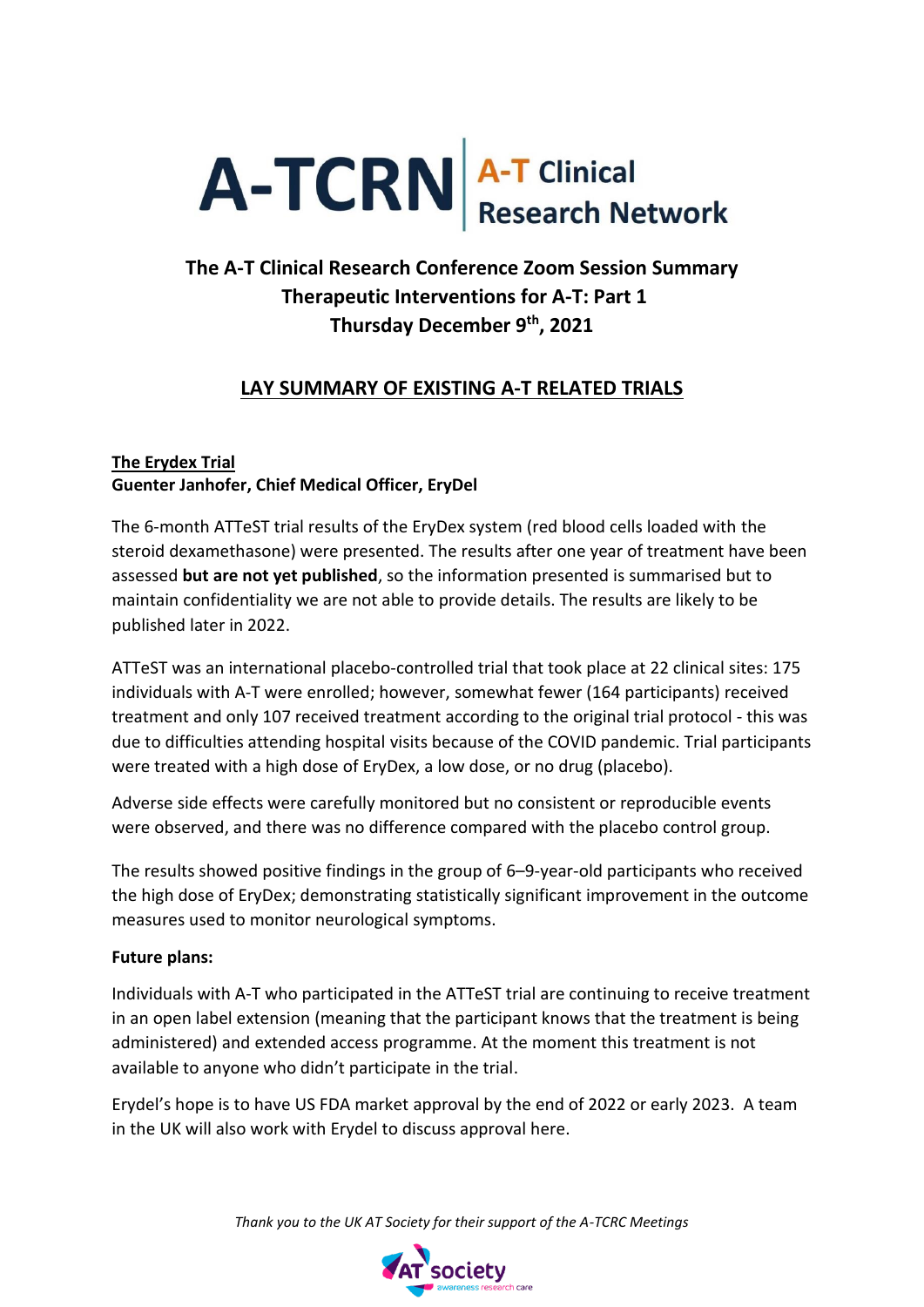# **N-acetyl-L- leucine (IB1001) Trial**

#### **Taylor Fields, Chief Product Development Officer, IntraBio**

N-acetyl leucine is a modified version of the amino acid, leucine. Amino acids are the building blocks of proteins which our bodies need to function properly.

IntraBio's N-acetyl-L-leucine (whose official drug name IB1001) has shown therapeutic benefits. However, "plain" or un-acetylated leucine has no similar therapeutic effect.

IB1001 is thought to enhance the function of the cell's powerhouses called mitochondria. There is also evidence that N-acetyl leucine can stabilise other cellular processes perhaps leading to decreased inflammatory signalling and possibly protect nerve cells against damage.

IB1001 has been used in trials of other rare neurological disorders, including Niemann Pick Disease type C (NPC) and GM2 Gangliosidosis. IB1001 treatment reduced ataxia in both NPC1 mice and GM2 mice. A trial in NPC patients showed significantly improved symptoms, functioning, and quality of life scores following treatment with IB1001. These improvements deteriorated when the drug was stopped.

Previously, 6 patients with A-T were assessed in a case series in Germany using the SARA ataxia rating scale to measure the severity of neurologic symptoms. Based on SARA scores, neurologic improvement was observed at 1 month of treatment in all patients.

IB1001, administered orally, is currently being used in an open label clinical trial for A-T. Confirmed individuals with A-T over 6 years of age, with SARA scores of 5-33, and the ability to walk with aid are eligible.

The new trial is underway with current recruitment at 5 study sites including the University of California, USA; Royal Papworth, UK; University of Giessen and Munich in Germany; and in Madrid, Spain. Currently, the trial has screened two thirds of the participants but has experienced COVID-related delays.

During the discussion, it was stressed that the precise function of IB1001 in the context of A-T is not yet fully understood but improved mitochondrial function and energy metabolism were strong possibilities.

IB1001 **will not treat the root cause of A-T**, but hopefully will provide symptomatic relief and offer a long-term neuroprotective effect. There was discussion that IB1001 could be used in combination with other therapies.

*Thank you to the UK AT Society for their support of the A-TCRC Meetings*

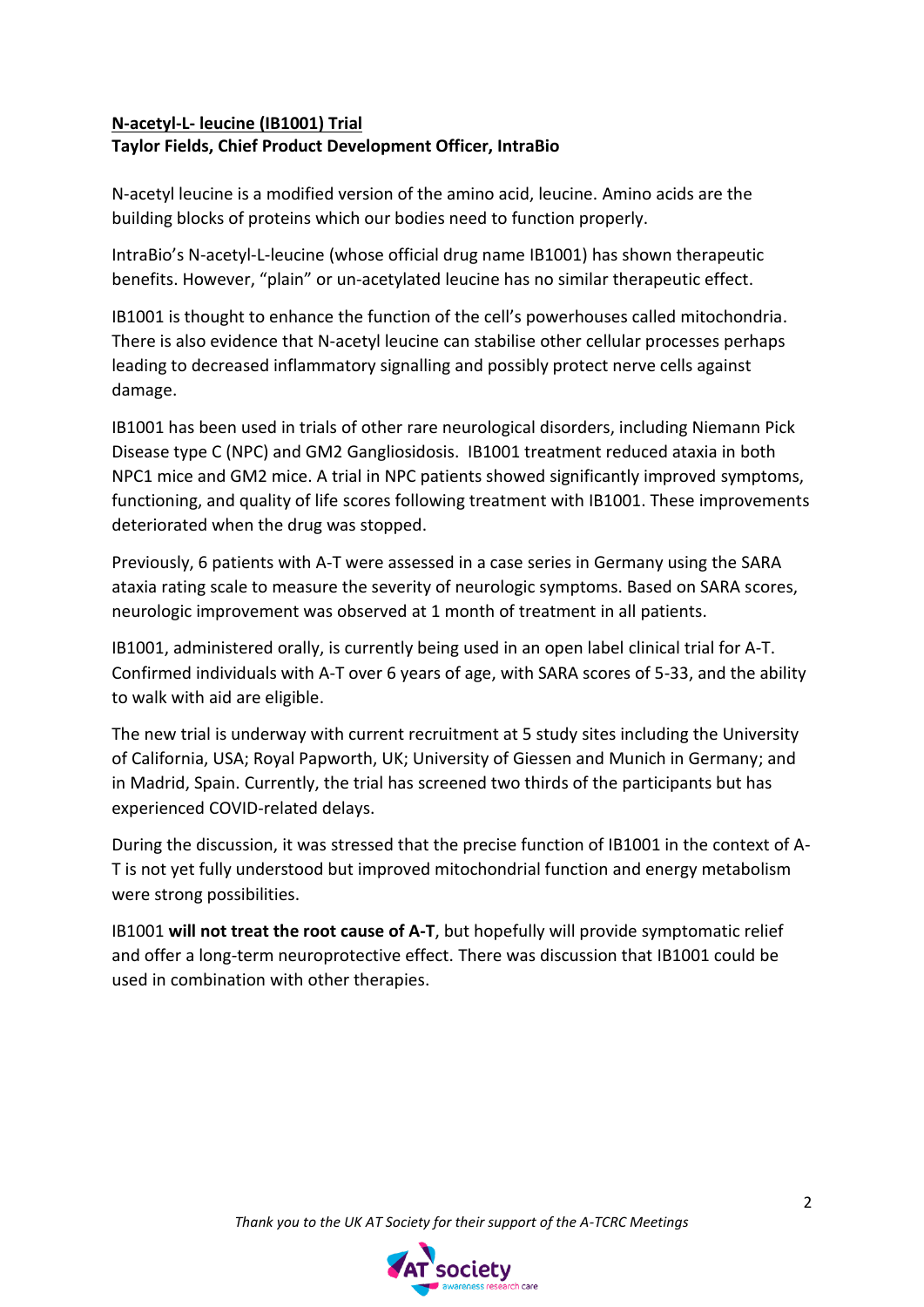## **Nicotinamide Riboside (NR) Trial**

# **Stefanie Veenhuis, Paediatrician in training, Radboud University Medical Center, Nijmegen, the Netherlands**

Clinicians at the medical centre performed an open-label, proof-of-concept study that included 24 patients with A-T, all over 2 years of age and treated with nicotinamide riboside (NR) for 4 consecutive months. The trial was conducted between March and September 2019.

NR is a precursor of NAD<sup>+</sup>, a component of the cell's system of energy metabolism. NR occurs naturally in fruit and can be taken as a dietary supplement. The Dutch trial was based on a preliminary study of A-T mice treated with NR where it was reported that the A-T mice showed improved neurological function and enhanced survival.

The human NR study included 18 people with classic A-T and 6 with variant or mild A-T. The dosage of NR was based on previous clinical studies using NR and was 25mg/kg/day with a maximum dose of 900 mg/day. Ataxia was monitored using various neurologic scales and a range of metabolomic laboratory measurements were also conducted. The neurologic scales showed significant improvement at 4 months treatment, but gains decreased when NR was stopped. These improvements were independent of age, type of A-T (mild or classic) and sex.

Results from the metabolomic study showed that levels of nicotinamide were normal in patients with A-T before treatment and increased during treatment with NR. Similarly, levels of a building block for DNA (the cell's genetic material) also increased.

Limitations of the study were discussed and agreed to be: 1) lack of a placebo control group 2) short study duration; and 3) no dose response analysis.

# **Discussion points:**

- 1) An NR trial ongoing in Norway was also discussed. This trial involves 10 patients on NR for 2 years and 1 for 22 months. No side effects of NR were observed and there was a similar improvement in ataxia scores. This trial will end in March 2022.
- 2) A future trial with NR should include a placebo control group and a longer duration of treatment. It would be beneficial to have a biochemical marker that improves with NR treatment.

#### **ASO Compassionate Use Trial Timothy Yu, Physician/Scientist, Boston Children's Hospital and Harvard Medical School**

Antisense oligonucleotides (ASOs) are short DNA or RNA sequences that have been used to target gene products. They are simple and inexpensive to manufacture and there is growing safety and efficacy data

*Thank you to the UK AT Society for their support of the A-TCRC Meetings*